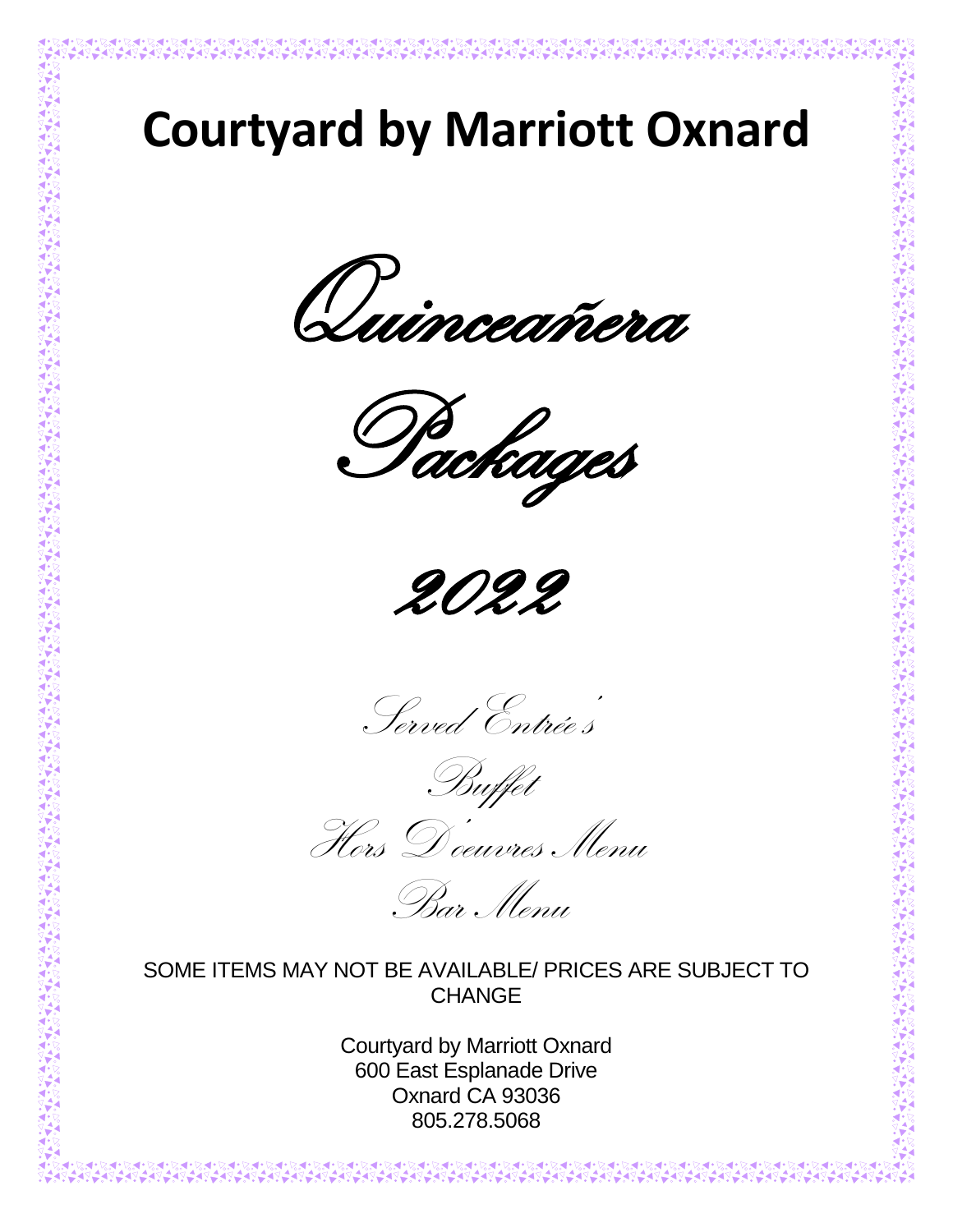#### *Events by Courtyard Marriott Oxnard* General Event Information

**Welcome:** Whether you're organizing a business meeting or planning a special occasion for friends and family, no hotel makes it easier or more convenient to get things done on your terms than the Courtyard by Marriott Oxnard. With flexible meeting spaces, fresh and innovating catering, and state – of – the art audio visual services, you can count on having all of the choices and options to make the most of your event. You can also count on our dedicated team of hospitality professionals to take care of the details from start to finish.

We are pleased to provide the enclosed menus and pricing to help you get started. If you are looking for something special we are delighted to create a custom item, please ask our catering sales manager for assistance. Our team will do everything to help you design an event that exceeds you and your guests' expectations.

**Menu Pricing:** Due to fluctuating food and beverage costs, the Hotel does not guarantee menus prices until thirty (30) days prior to the Function. Prices will be confirmed when a Hotel issued Banquet Event Order is received signed by client. A two entrée plated selection plus one vegetarian or vegan option can be available. If there is a price difference in the entrées the price per person will be based on the higher priced entrée. Buffet options are available

*Guarantee:* The final guaranteed number of guests is due 3 working days (72 hours) prior to the start of your event. Should the final guarantee not be received, the original estimated number will be the basis for the billing charges. A 5% overage (of guarantee) will be prepared in case of overflow. Should your actual count increase more than the allowed 5%, you will be charged 1.5 times for each additional meal. The Hotel cannot guarantee the menu items for the overage, however, will provide a meal comparable to your selection. Should the need arise, we reserve the right to relocate your function(s) to another room.

**Billing:** All prices quoted are subject to change unless a signed banquet contract has been executed and a deposit has been received. All events must be paid in full 3 working days (72 hours) prior to the function, unless other arrangements have been made with a catering representative. Credit arrangements must be made prior to the event. Upon completion of your event, an itemized banquet sales check will be presented for your signature. All food, beverage, meeting room rental, and audio visual prices are subject to a service charge and applicable state sales tax.

*Audio Visual Equipment:* All audio visual equipment is provided on a rental basis. Our equipment is secured from an outside professional company with the most current technological capabilities. To reserve any audio visual equipment, please notify the catering department no less than 3 days prior to your event.

**Security:** City of Oxnard Ordinance Requires (1) Security Guard for every increment of 50 guests at all social events. We will order guards exclusively for your event, at \$32.00 per guard, per an hour for minimum 6 hours.

Looking forward to serving you soon, The Courtyard Events Team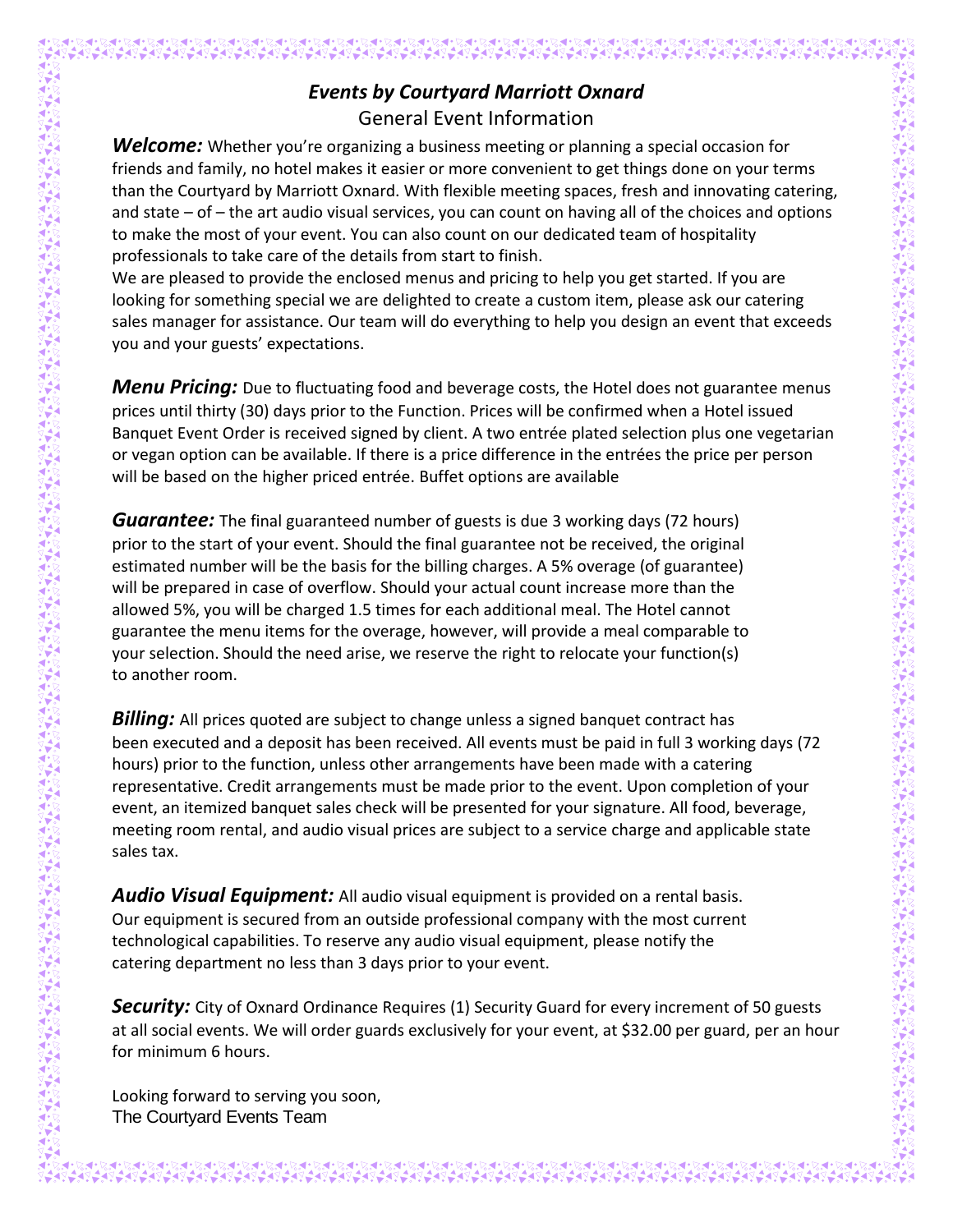# **Quinceañera Buffet Menu**

(Minimum 50 ppl) Buffet Includes: One Hour of Fruit Punch Service Freshly Brewed Regular and Decaffeinated Coffee or Hot Tea Service Homemade Crispy Tortilla Chips with 2 Homemade Salsas Mix Green Salad with Ranch & Italian Dressing Mexican Sweet Corn Salad & Jicama Salad Fruta Fresca

# **Entrée Selections**

(Choice of one or two)

# **Adobo Chicken**

Chicken breast marinated with tomato, onion, & salsa de arbol

### **Chicken Picatta**

Breast of Chicken sautéed with white wine and finished with a light lemon caper cream sauce

# **Chile Verde**

Slow roasted pork simmered in a tomatillo & cilantro green chile sauce

# **Carne Asada**

Tender tri-tip marinated overnight with lemon, red onion, cilantro, & Chef Chuy's secret seasonings

### **Enchiladas**

Chicken or Vegetarian seasoned & sautéed then rolled in corn tortillas with fresh cheeses & sauce

**Tri-Tip**

Herb crusted beef baked & thinly sliced with a bordelaise sauce

### **Huachinango a la Veracruzana**

Grilled red snapper with bell pepper, onion, olive, tomato, lemon, & mild chile

#### **Side Selections (Choice of two)**

Rice with Rajas, Frijoles Charros, Roasted Vegetables, Mexican Rice, Red Roasted Potatoes, Garlic Mashed Potatoes, Potato Medley, Rice Pilaf, or Refried Beans

#### **\$41.95 ++ per person**

Add 3rd Entrée \$3.50 additional per person Add iced tea or soda to dinner service \$1.75 per person all prices subject to service charge and applicable sales tax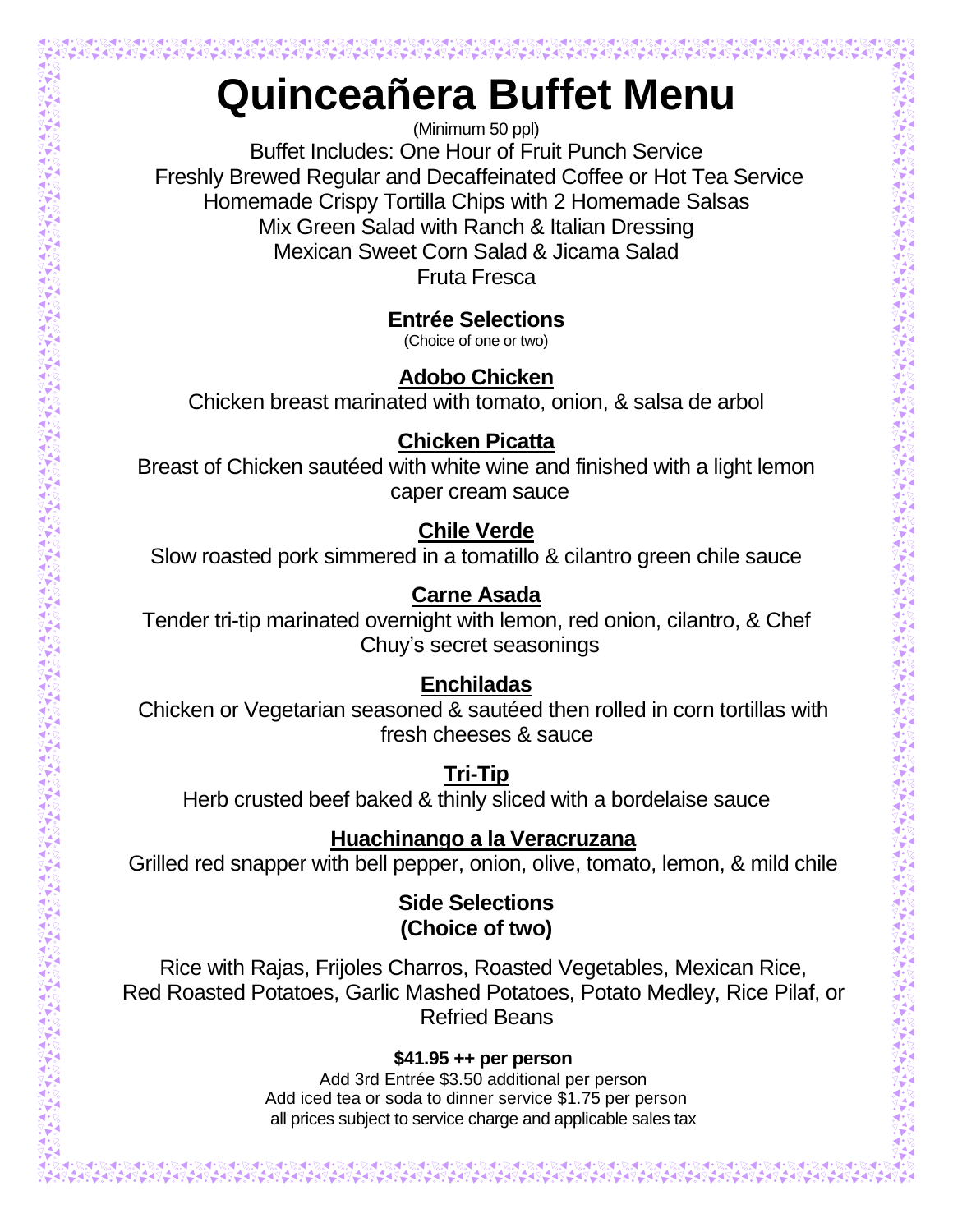# **Quinceañera Entrée Package I**

Includes: Water Freshly Brewed Regular and Decaffeinated Coffee or Hot Tea **Service** Homemade Crispy Tortilla Chips with Homemade Salsa or Freshly Baked Breads

### **Salad Selections**

**(Choice of one salad and two dressings)**

Mix Green Salad with Homemade Buttermilk Ranch, Raspberry or Italian Vinaigrette Dressing,

Classic Caesar Salad with Croutons and Parmesan Cheese, Wedge Tomato & Croutons

# **Entrée Selections**

**(Choice of one or two)**

**Adobo Chicken**

Chicken breast marinated with tomato, onion, & salsa de arbol

**Tri-Tip**

Herb crusted beef sirloin tip baked & thinly sliced with a bordelaise sauce

### **Chicken Picatta**

Breast of Chicken sautéed with white wine and finished with a light lemon caper cream sauce

### **Carne Asada**

Tender tri-tip marinated overnight with lemon, red onion, cilantro, & Chef Chuy's secret seasonings

### **Enchiladas**

Chicken or Vegetarian seasoned & sautéed then rolled in corn tortillas with fresh cheeses & sauce

### **Huachinango a la Veracruzana**

Grilled red snapper with bell pepper, onion, olive, tomato, lemon, & mild chile

### **Side Selections**

(Choice of two) Rice with Rajas, Frijoles de la olla, Frijoles Charros, Rice Pilaf, Spanish Rice, Refried Beans, Roasted Vegetables, or Red Roasted Potatoes, or Garlic Mashed Potatoes

#### **\$38.95 ++ per person**

Duet Plate add \$2.00 per person Add iced tea or soda to dinner service \$1.75 per person all prices subject to service charge and applicable sales tax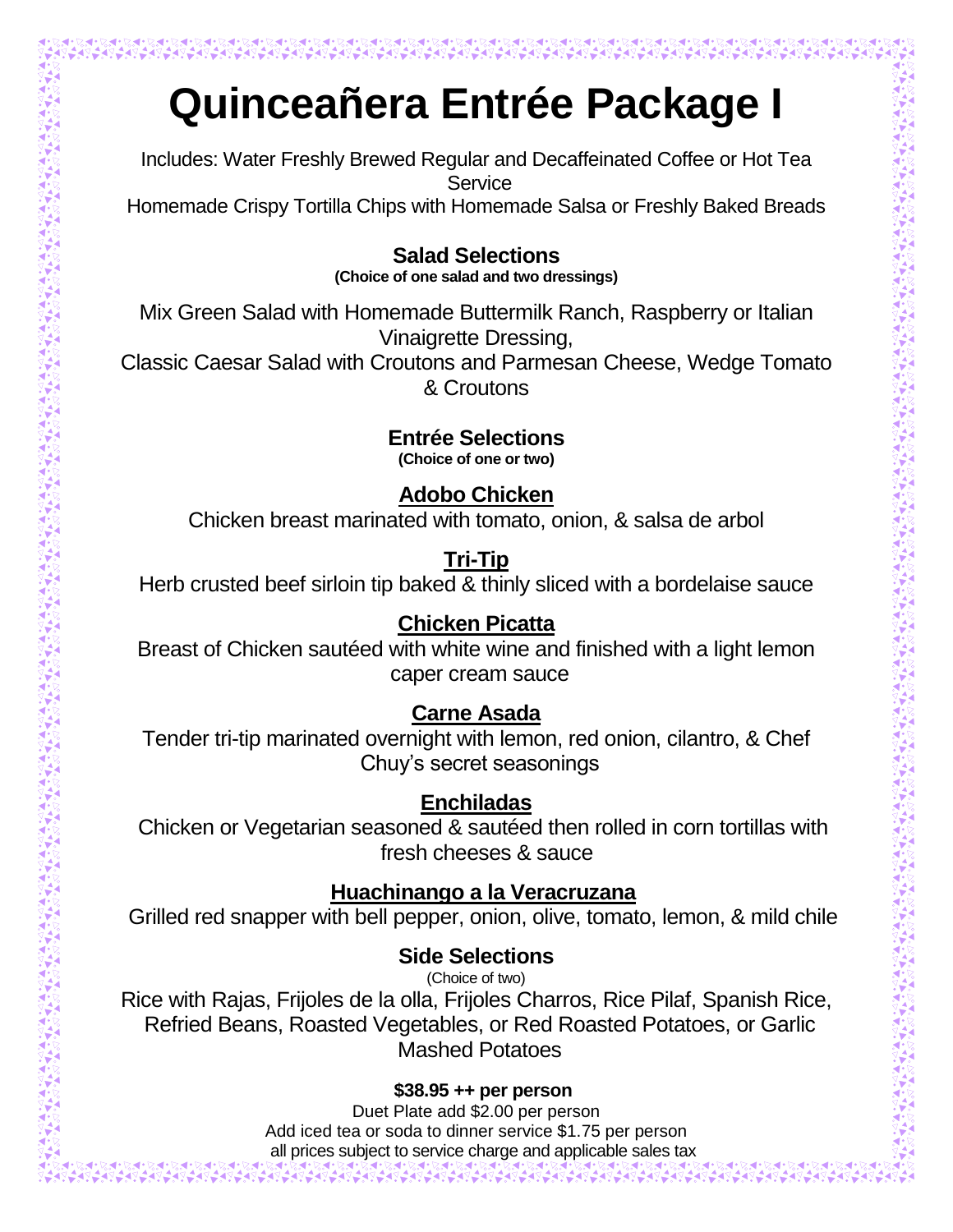# **Quinceanera Entrée Package II**

Includes: Water, Freshly Brewed Regular and Decaffeinated Coffee or Hot Tea Homemade Crispy Tortilla Chips with Homemade Salsa or Freshly Baked Breads

#### **Salad Selections**

(Choice of one salad and two dressings)

Mix Green Salad with Ranch & Italian Dressing Classic Caesar Salad Mexican Green Salad (Queso Fresco & Diced R. Peppers) with Cilantro Ranch or Sante Fe Dressing w/ Roasted Bell Peppers Homemade Buttermilk Ranch, Raspberry or Italian Vinaigrette

#### **Beef Birria**

Slow roasted beef marinated in Mexican spices, onions, & cilantro

### **Chicken Mole**

Roasted Chicken breast with Traditional Mole chocolate adobo sauce

### **Almond Chicken**

Sautéed boneless breast of chicken crusted with almond, panko and herbs in a buerre blanc sauce

### **Chicken Cordon Bleu**

Chicken Breast stuffed with Lean Ham and Gruyere Cheese, lightly breaded then baked until Golden Brown Served with Mild Roasted Pepper Sauce

### **Chicken Oscar**

Grilled breast of chicken with fresh asparagus, crab meat, and fresh Hollandaise sauce

### **Pacific Salmon Filet**

Fresh salmon filet and cooked to perfection with your choice of dill Hollandaise, citrus cream, or lemon-caper sauce

### **Side Selections**

**(Choice of two)**

Rice with Rajas, Frijoles de la olla, Frijoles Charros, Rice Pilaf, Mexican Rice, Refried Beans, Roasted Vegetables, or Red Roasted Potatoes, Garlic Mashed Potatoes, or Scalloped Potatoes

#### **\$40.95 ++ per person**

Duet Plate add \$2.00 per person Add iced tea or soda to dinner service \$1.75 per person all prices subject to service charge and applicable sales tax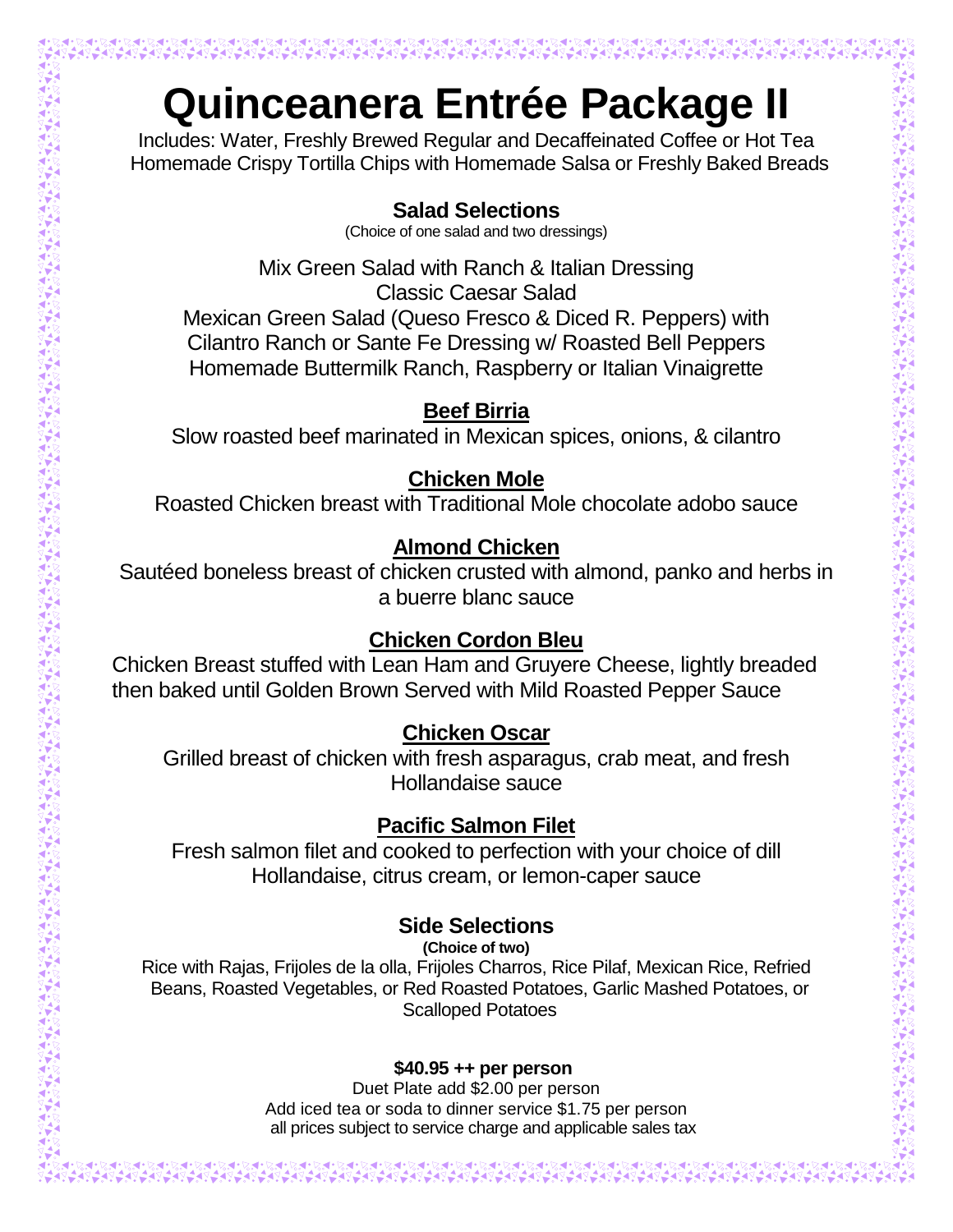Buffet Includes: One Hour of Fruit Punch Service Freshly Brewed Regular and Decaffeinated Coffee or Hot Tea Service

# **Italian Buffet**

Zucchini Sticks with Dressing Garlic Bread Classic Caesar Salad with Caesar & Italian Dressing Antipasto Penne Pasta Salad Sliced Fresh Fruit Display Sautéed Vegetables

### **Entrée Selections**

(Choice of Two) **Lasagna** Traditional Meat or Roasted Vegetables |Layered Pasta, Herbs, and Italian Cheeses, **Chicken Parmigiana** |Marinated Breast of Chicken in a Marinara Sauce **Chicken Marsala** |Marinated Breast of Chicken Sautéed with Garlic, Fresh Mushrooms

in a Marsala Sauce

**Pasta Primavera** | Vegetarian or Chicken, Seasonal Vegetables with Alfredo Sauce

**Pacific Salmon Filet**| Fresh and Cooked to Perfection with Dill Hollandaise, Citrus Cream

# **Aloha Buffet**

Warm Kings Bread Macaroni Salad with Bay Shrimp Green Salad with Crushed Mint & Coconut Diamond Head Pineapple Fried Rice Island Vegetable Tempura

# **Entrée Selections**

(Choice of Two) Chicken Vegetable Brochette served with Orange Teriyaki Sauce Coconut Chicken| Crusted with Coconut and Macadamia nut, Panko and Herbs with Coconut Cream Hawaiian Style Ham| with Pineapple and Maui Honey Glaze Savory Hawaiian Style Tri-Tip| with Polynesian BBQ Sauce Mahi Mahi |with Coconut Cream Sauce

#### **\$42.95 ++ per person**

Duet Plate add \$2.00 per person Add iced tea or soda to dinner service \$1.75 per person all prices subject to service charge and applicable sales tax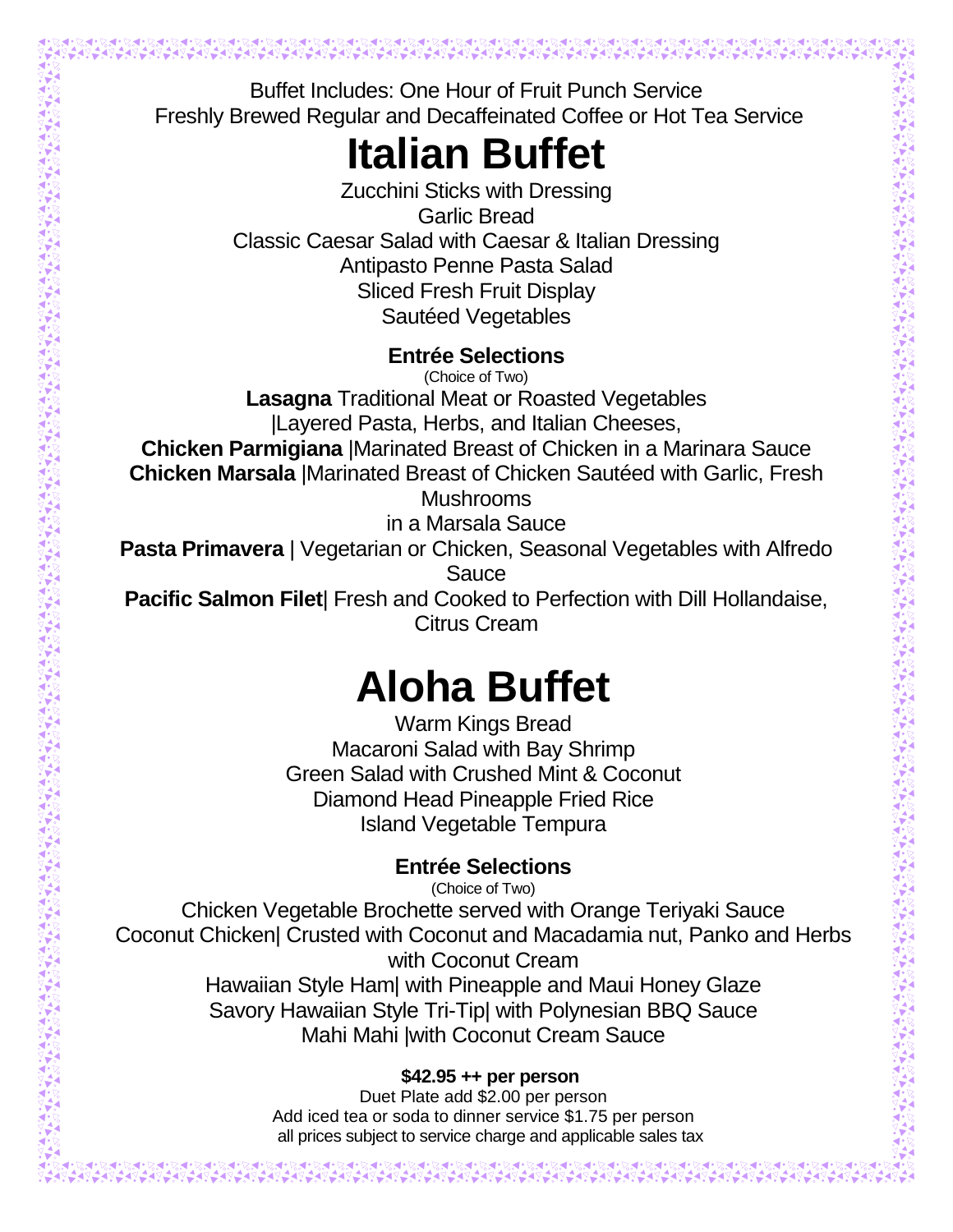# **Enhancements**

# **Drink Tickets**

Beer, Wine, Soda, or Juice \$5.00++ per ticket Well Alcohol, Beer, Wine, Soda, or Juice \$6.00++ per ticket

all prices subject to service charge and applicable sales tax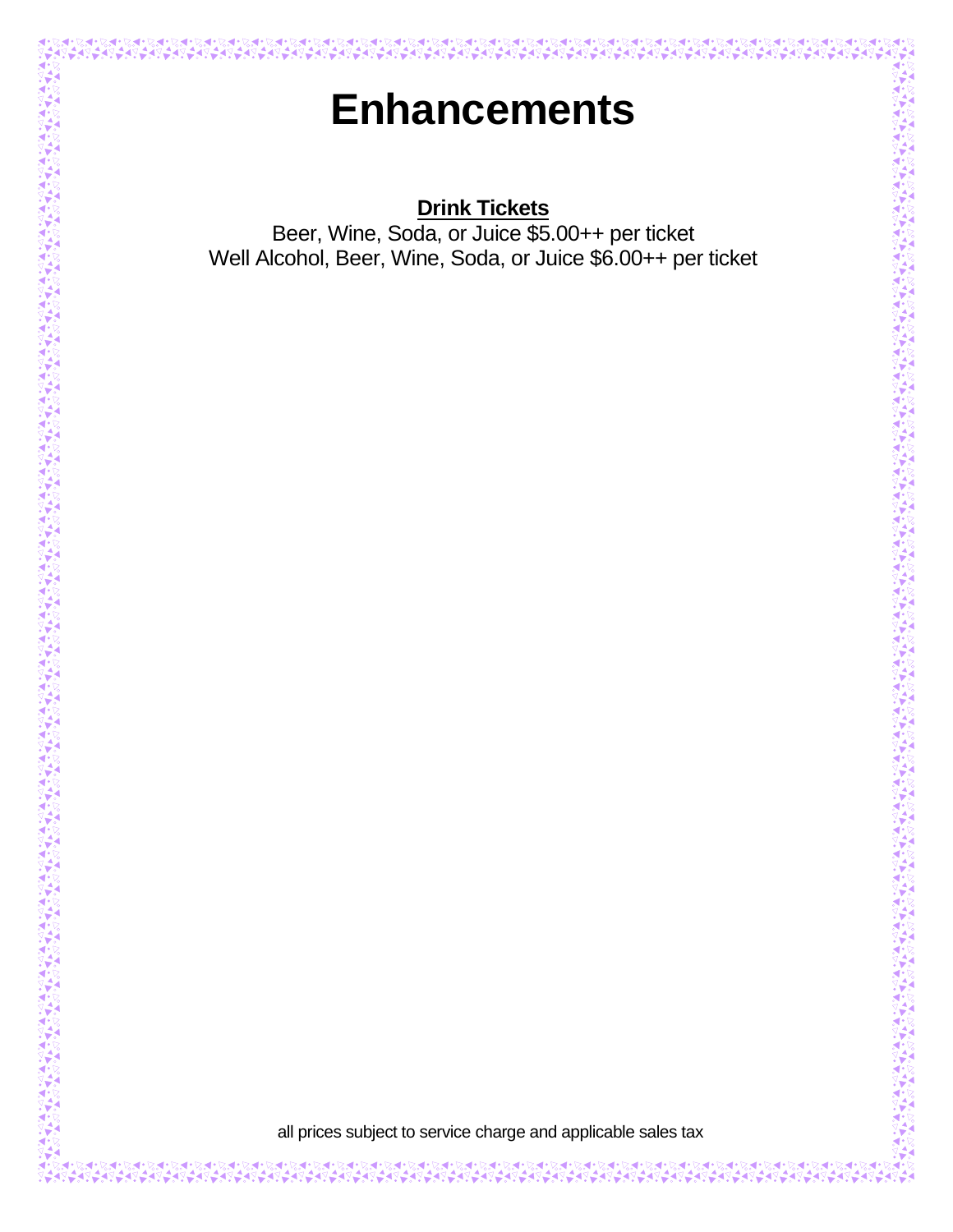#### **Children Menu**

(4-10 Years Old \$18.95++) (0-3 Years Old \$10.95++) optional Beverage served with dinner: Milk or Soda at parent's request

**First Course:**

Fresh Fruit Compote

**Entrée Selections:** (choice of one)

**Chicken Tenders** French Fries with Ketchup

**Hamburger** Garnished on the side with Lettuce, Tomato, and Pickles French Fries with Ketchup

#### **Cheeseburger**

American Cheese Garnished on the side with Lettuce, Tomato, and Pickles French Fries with Ketchup

**Penne Pasta** With choice of one: Alfredo, Marinara or Butter Sauce

**Macaroni and Cheese**

**Cheese Pizza**

all prices subject to service charge and applicable sales tax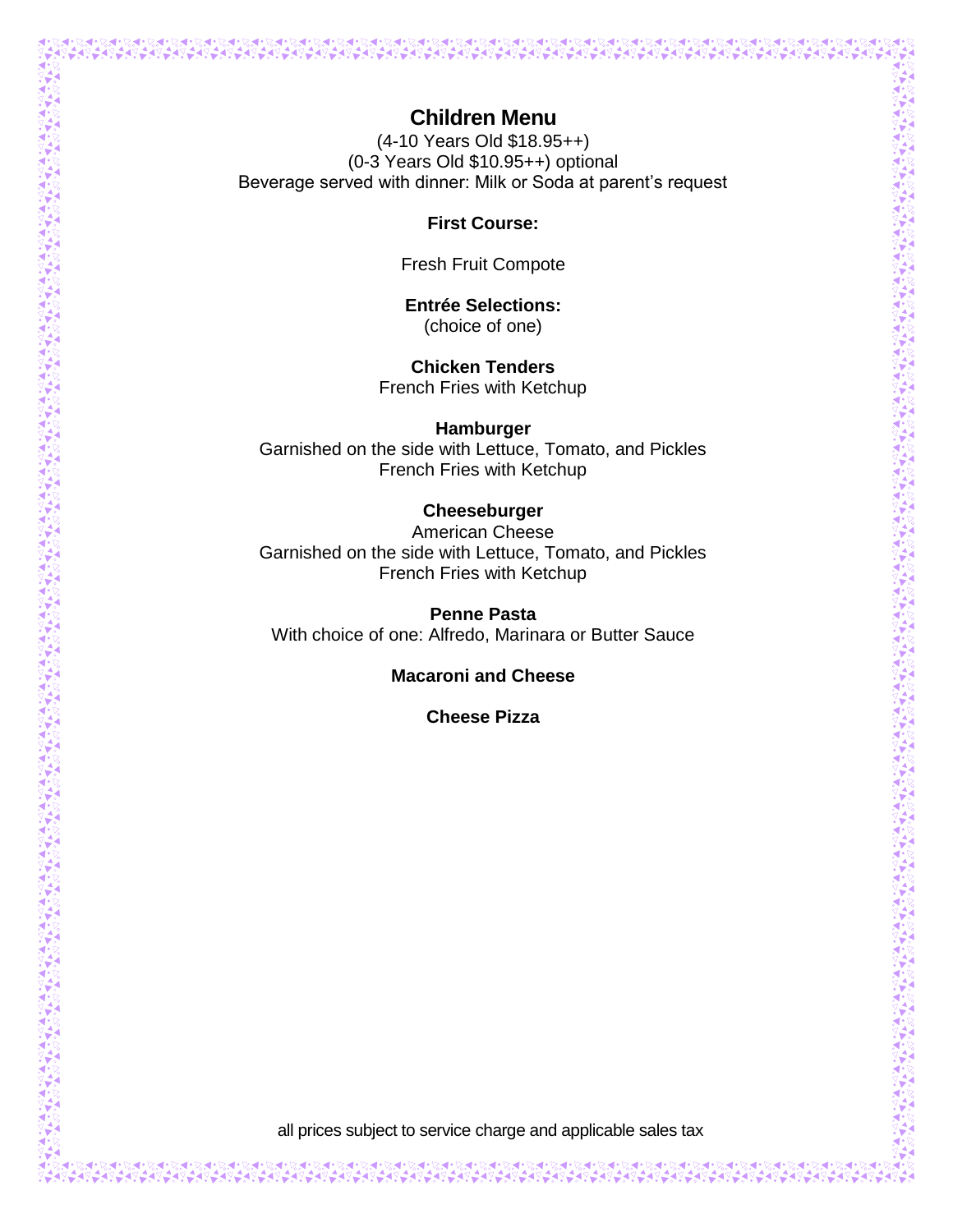| <b>Cold Hors d'oeuvres</b>                                                | (priced per 50 pieces)<br>\$95 |
|---------------------------------------------------------------------------|--------------------------------|
|                                                                           | \$95                           |
|                                                                           | \$100                          |
|                                                                           | \$100                          |
|                                                                           | \$100                          |
|                                                                           | \$100                          |
|                                                                           | \$100                          |
| Fresh Mozzarella with Prosciutto & Basil on roasted wheat cracker         | \$100                          |
|                                                                           | \$125                          |
|                                                                           | \$150                          |
|                                                                           | \$150                          |
|                                                                           | \$200                          |
|                                                                           | \$200                          |
| <b>Hot Hors d'oeuvres</b>                                                 |                                |
|                                                                           | \$100                          |
|                                                                           | \$100                          |
|                                                                           | \$100                          |
| <b>Stuffed Potato Skins</b>                                               | \$100                          |
|                                                                           | \$100                          |
|                                                                           | \$100                          |
|                                                                           | \$100                          |
|                                                                           | \$100                          |
| Spicy Chicken Pops with Pineapple & Mango Salsa                           | \$125                          |
| Shredded Beef or Chicken Taquitos with Homemade Salsa                     | \$125                          |
|                                                                           | \$125                          |
|                                                                           | \$125                          |
| Mini Crab Cakes with Roasted Red Pepper Sauce                             | \$150<br>\$125                 |
|                                                                           | \$125                          |
|                                                                           | \$150                          |
|                                                                           | \$150                          |
|                                                                           | \$150                          |
|                                                                           | \$150                          |
|                                                                           | \$200                          |
|                                                                           | \$200                          |
|                                                                           | \$200                          |
| Coconut Shrimp.                                                           | \$200                          |
|                                                                           | \$200                          |
| Street Tacos Choice of 1: Carne Asada, Pollo, or Carnitas with condiments | \$250                          |
| <b>Display Reception</b>                                                  |                                |
|                                                                           | \$200                          |
|                                                                           | \$200                          |
| Assorted Stuffed Empanadas (Potato, Zucchini, or Mushroom)                | \$200                          |
|                                                                           | \$200                          |
| Tortilla Chips with Salsa Verde & Molcajete Salsa                         | \$200                          |
|                                                                           | \$250                          |
|                                                                           |                                |
|                                                                           | \$250                          |
|                                                                           | \$200                          |
| Warm Wheel of Brie Dusted with Brown Sugar & Candied Pecans, w/ Baguette  | \$225                          |
| Smoke Salmon w/ Capers, Onions, Tomatoes, & Deli Breads                   | \$300                          |
| Imported & Domestic Cheese Board with Crackers                            | \$250                          |

all prices subject to service charge and applicable sales tax

**ALICE**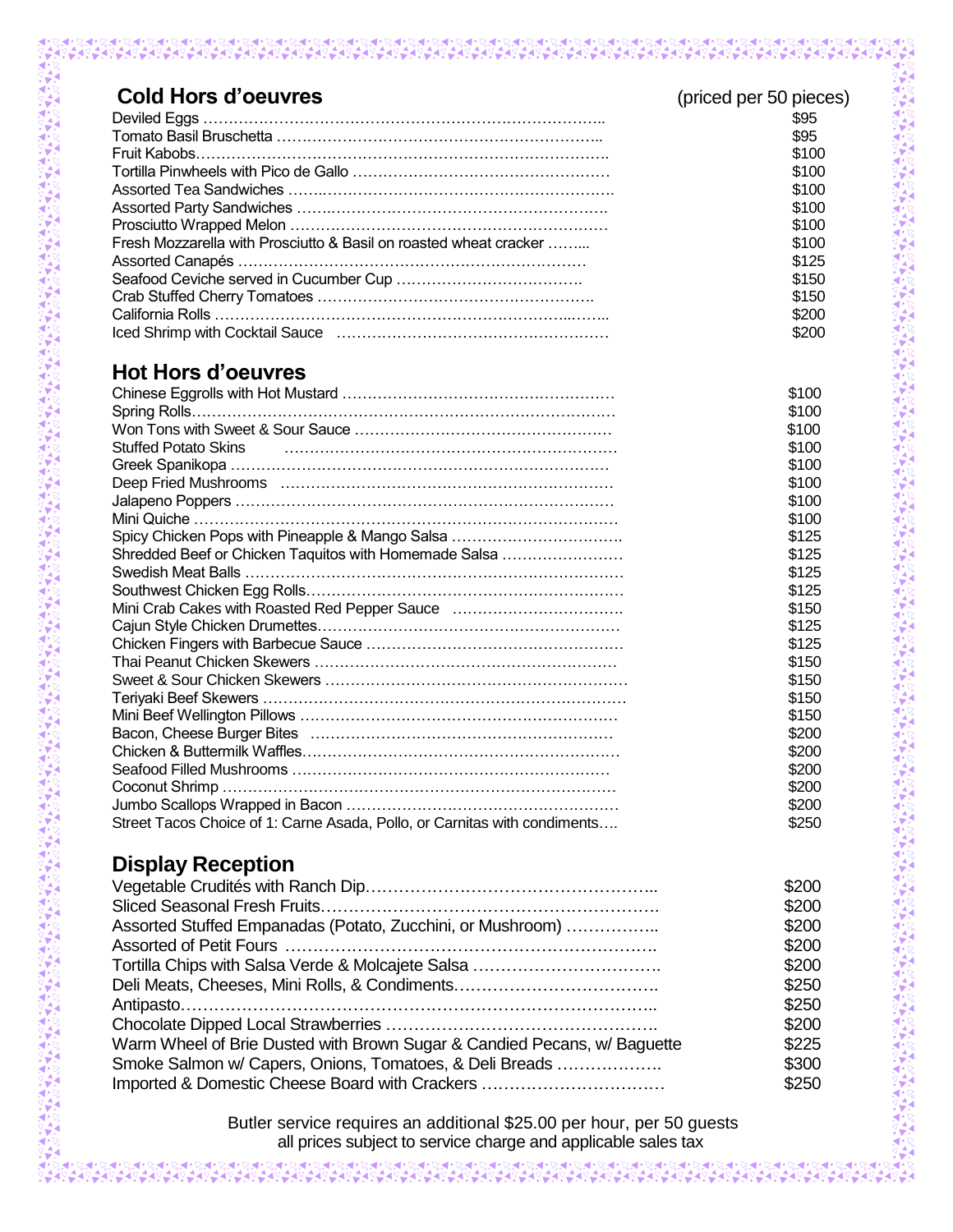# **Beverage & Bar Services**

|                                                                                                | <b>Hosted Bar</b> | <b>Cash Bar</b> |
|------------------------------------------------------------------------------------------------|-------------------|-----------------|
| House Liquor                                                                                   | \$6.50            | \$9.00          |
| Call Liquor                                                                                    | \$7.00            | \$10.00         |
| Premium Liquor                                                                                 | $$8.00 - 12.00$   | \$9.00 - 14.00  |
| Domestic Beer                                                                                  | \$5.00            | \$6.00          |
| <b>Imported Beer</b>                                                                           | \$6.00            | \$7.00          |
| Wine by the Glass                                                                              | \$6.50            | \$9.00          |
| Soft Drink                                                                                     | \$1.75            | \$3.00          |
| Mineral Water & Fruit Juice                                                                    | \$2.50            | \$4.00          |
| *Bartender Fee of \$150.00 per bar waived if \$350.00 bar revenue consumed per bar<br>$\cdots$ |                   |                 |

*\*Hosted Bar Prices add 21% service & current sales taxes.*

#### **Wines by the Bottle**

| Chardonnay, Cabernet, Merlot, or Blush                     | \$26.00                |
|------------------------------------------------------------|------------------------|
| Sparkling Wine                                             | \$26.00                |
| Martinelli's Sparkling Cider                               | \$16.95                |
| <b>Premium &amp; Specialty Wines</b>                       | available upon request |
| *Corkage fee \$10.00 per 750ml Bottle / \$16.00 per Magnum |                        |

#### **Beverage Stations**

Horchata or Jamaica, the state of the state of the state of the state of the state of the state of the state of the state of the state of the state of the state of the state of the state of the state of the state of the st Soda Pitchers **\$15.00 each** \$15.00 each \$15.00 each \$15.00 each \$15.00 each \$15.00 each \$15.00 each \$15.00 each \$15.00 each \$15.00 each \$15.00 each \$15.00 each \$15.00 each \$15.00 each \$15.00 each \$15.00 each \$15.00 each \$1

#### **Fountain Punches**

| (minimum 5 gallons)                                       |                    |
|-----------------------------------------------------------|--------------------|
| Tropical Fruit Punch with Fresh Fruit Garnish or Lemonade | \$25.95 per gallon |
| Champagne, Punch                                          | \$80.00 per gallon |
| Vodka, Rum, Punch                                         | \$95.00 per gallon |
| Margarita                                                 | \$95.00 per gallon |
| <b>Royal Coffee Station</b>                               |                    |

Regular and Decaf Coffee Service, Hot Chocolate, Served with Cinnamon, Whip Cream, Hazel Nut and French Vanilla Cream, Marshmallows, White & Milk Chocolate Chips and Sugar in the Raw  $$45.00$  per gallon

#### **Hosted Bar Package / per person**

|              | <b>Imported &amp; Domestic</b> |                                             |                |
|--------------|--------------------------------|---------------------------------------------|----------------|
| <b>Hours</b> | Beer, Wine, & Soft Drink       | Call                                        | <b>Premium</b> |
| 1            | \$15.00                        | \$20.00                                     | \$25.00        |
| 2            | \$20.00                        | \$25.00                                     | \$30.00        |
| 3            | \$25.00                        | \$30.00                                     | \$35.00        |
| 4            | \$30.00                        | \$35.00                                     | \$40.00        |
| 5            | \$35.00                        | \$40.00                                     | \$45.00        |
|              |                                | (**extra security required for hosted bars) |                |

all prices subject to service charge and applicable sales tax